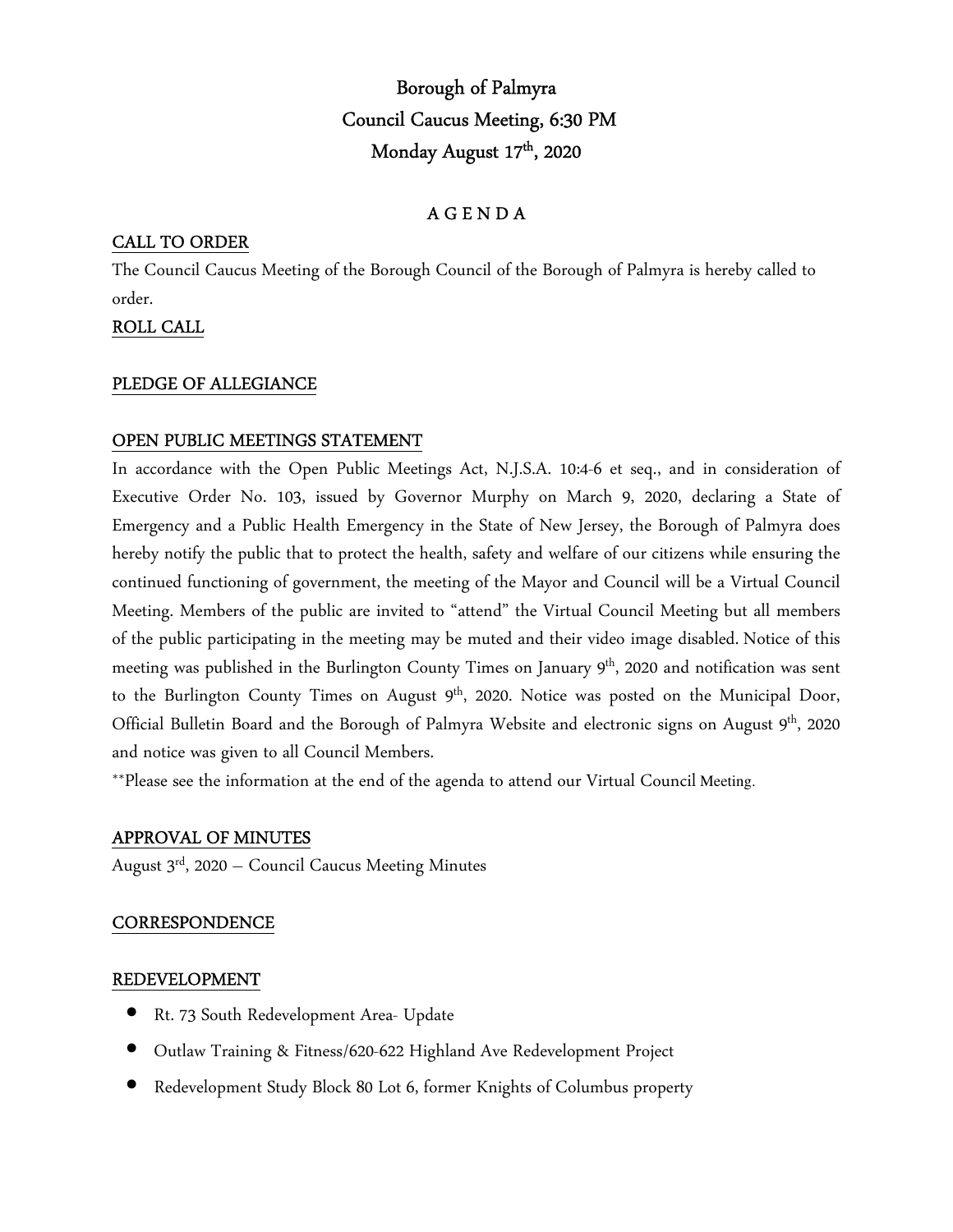### PROFESSINAL UPDATES

William Kirchner, ERI

#### PUBLIC COMMENT

We request those participants wishing to have or make a Public comment, email their questions or comments in advance to Borough Clerk Rita Jackson at djackson@boroughofpalmyra.com. The opportunity to submit comments prior to meeting expires at 12:00 PM on Monday August 17<sup>th</sup> ,2020. You must include "Meeting Question/ Comment" in the subject line and your name and full address for your comment to be considered valid. Comments submitted in a timely and complete manner will be reviewed and read during the virtual Council Meeting; it may be necessary to follow-up with persons submitting comments at a later date. All comments will become part of the record and included with the Meeting Minutes.

For those choose to "attend" the Virtual Meeting, Mayor Tait will open the meeting to the public for comments. Comments should be limited to no more than (2) two minutes. All comments will become part of the record and included with the Meeting Minutes.

#### ORDINANCES

## ORDINANCE ON FIRST READING (Public Hearing September 21st, 2020)

Ordinance 2020-09, An Ordinance of the Borough of Palmyra to Amend and Supplement the Route 73 South Redevelopment Plan as Adopted by Ordinance 2003-7 and Ordinance 2005-16A of the Borough of Palmyra

#### ORDINANCE ON SECOND READING Public Hearing

Ordinance 2020-08, An Ordinance Authorizing Special Emergency Appropriations Pursuant to N.J.S.A. 40A:4-53(b) to Fund the Costs Associated with the Execution of Codification for the Borough of Palmyra, County of Burlington, State of New Jersey in an amount not to exceed \$15,000.00.

#### RESOLUTIONS

Resolution 2020-169 and Resolution 2020-172 will be enacted as a single motion, if either resolution needs additional discussion it will be removed from the consent agenda and voted on separately.

Resolution 2020-169, Resolution Authorizing the Tax Collector to Transfer the \$300.00 Premium Due to Foreclosure to the Borough of Palmyra Current Fund Account for Certificate #15-00031.

Resolution 2020-170, Resolution Authorizing a Refund of Fees Charged for Tax Sale Certificate 18- 00021 Erroneously Sold at Tax Sale November 16<sup>th</sup>, 2018

Resolution 2020-171, Appointing Stanford Risk Management Services, Inc. as Environmental Insurance Consultant at the hourly rate of \$175.00 and authorizing a retainer in the amount of \$2,500.00, which will be credited towards invoices for services and expenses.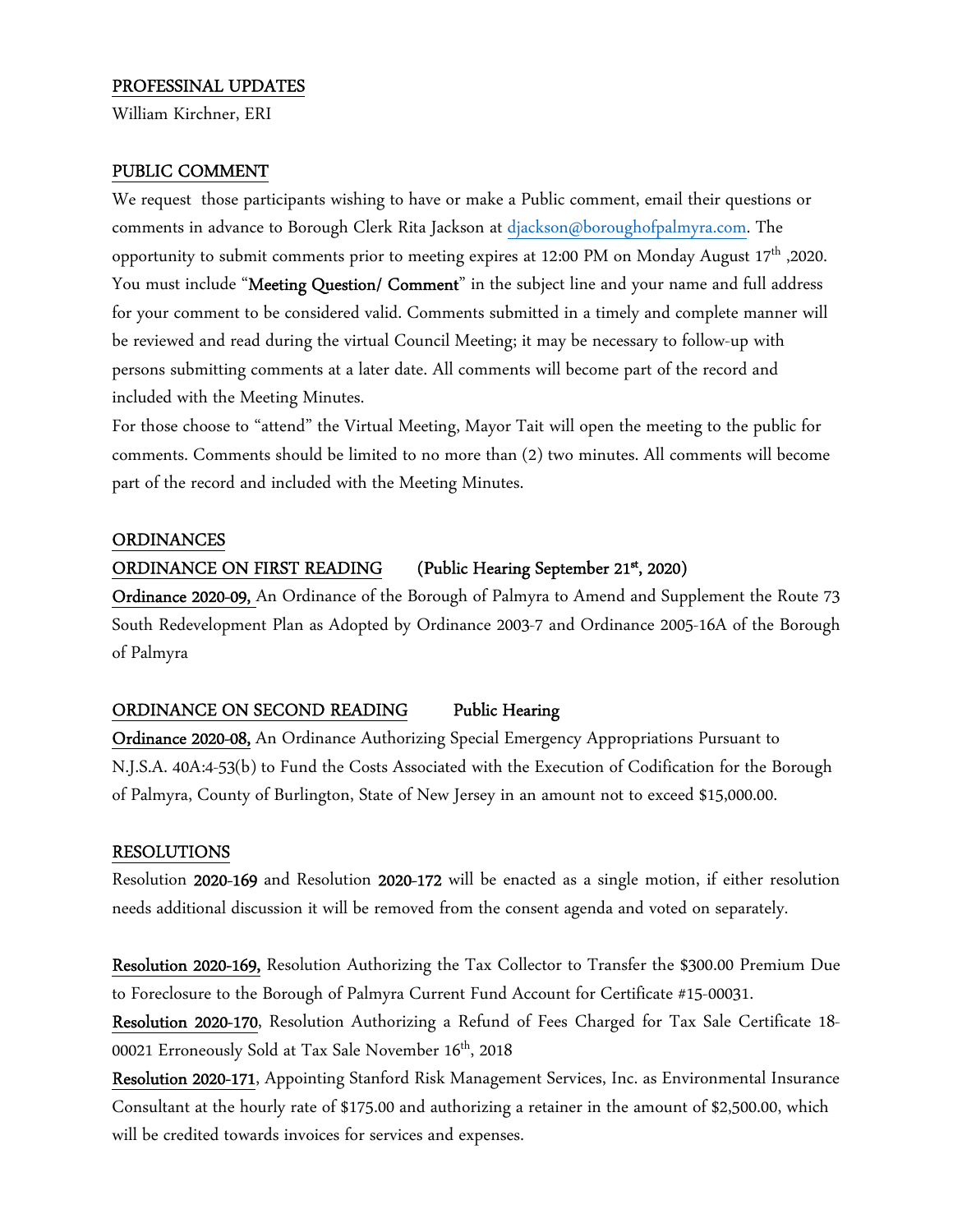Resolution 2020-172, Resolution Authorizing the Payment of Bills for the Month of August 2020 in the Amount of \$1,732,441.06.

## MOTION TO APPROVE TREASURERS REPORTS

• July 2020

## DISCUSSION ITEMS

- Borough Hall staffing and re-opening to the public
- Collective Bargaining Agreement with Palmyra Police Association
- Former mayor Michelle Arnold advance travel funds owed the Borough and deleted emails
- Outdoor seating for establishments with Plenary Retail Distribution Licenses
- Public Safety Committee and Police Department matters
- Audit complete Exit Conference 8/13
- Requests for purchase of Borough-owned lots update
- Veterans Memorial Park Enhancements Freeholders Award \$75,000.00.
- Nuisance Wild Turkeys

## ADMINISTRATORS REPORT

- Volunteer accident policy renewal and working with minors
- PSE&G Special Franchise Tax update
- PSE&G energy audit of Community Center
- State Aid to municipalities Budget update
- New dog waste stations installed
- Next Council Meeting 9/21
- Donation request Palmyra Senior Citizens organization
- New Laptop Install August  $20^{th}$ , 2020

# MAYOR AND COUNCIL COMMENTS

Resolution 2020-1 \_ Resolution Excluding the Public from Certain Meetings Pursuant To Section 8 of the Open Public Meeting Act C. 231 P. L. 1975 for matters relating to:

#### Litigation, Contracts